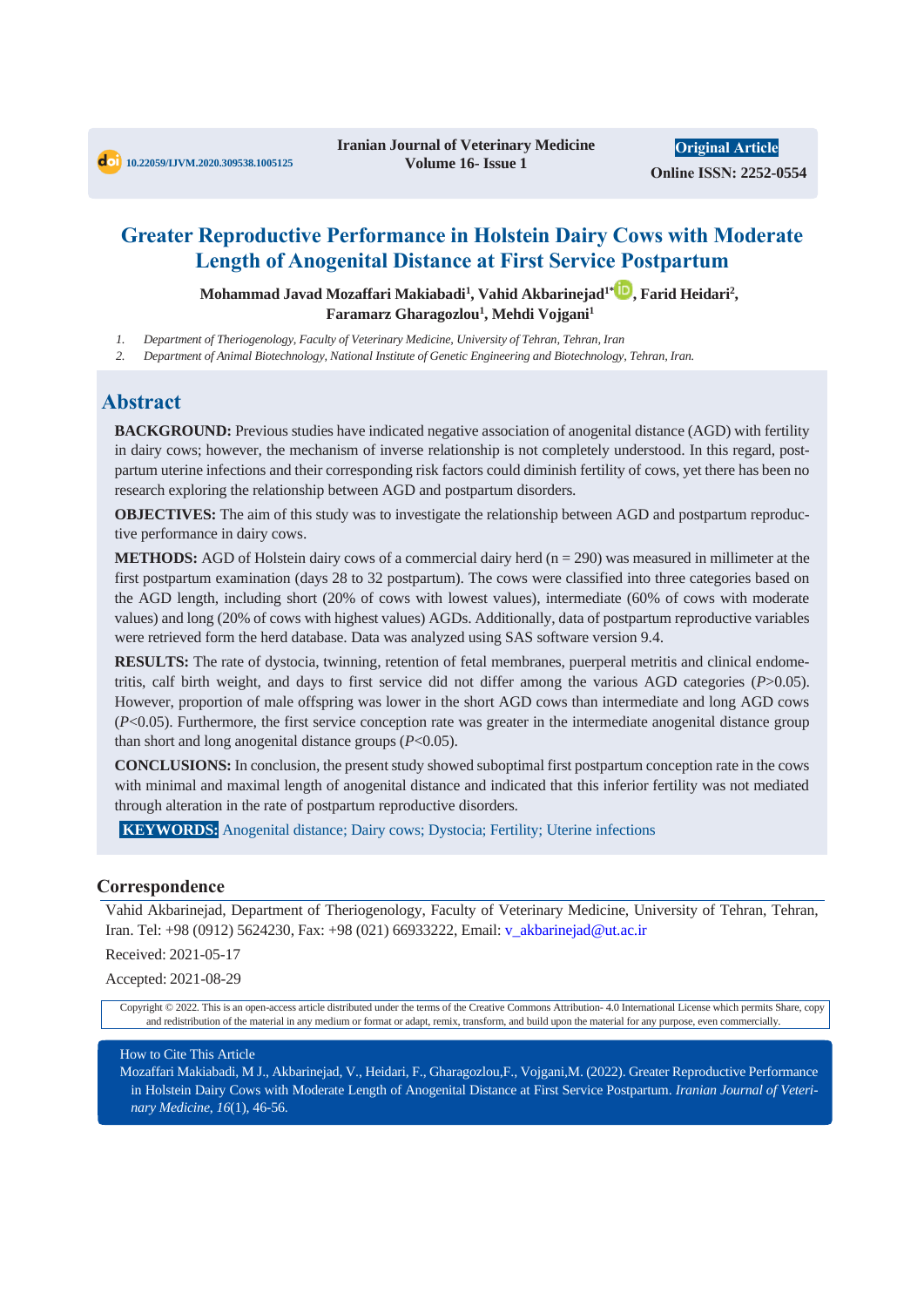## **Introduction**

Anogenital distance (AGD), which is defined as the distance between anus and clitoris in female individuals, is an anthropometric index reflecting the fetal exposure to androgens(Gore *et al.*, 2015; Thankamony *et al.*, 2016; 2016; Gobikrushanth *et al.*, 2017; Akbarinejad *et al.*, 2019). Hereby, AGD is suggested as an indicator for assessing the impact of endocrine disruptor chemicals on the ontogeny of reproductive organs in the male and female offspring (Gore *et al.*, 2015; Thankamony *et al.*, 2016; Gobikrushanth *et al.*, 2017; Akbarinejad *et al.*, 2019). More recently, Gobikrushanth *et al.*, in 2017, characterized AGD in dairy cows and found that the length of AGD was adversely associated with the first service conception rate and the likelihood of pregnancy in dairy cows (Gobikrushanth *et al.*, 2017). Furthermore, another study substantiated the inverse association of AGD length with fertility in dairy cows and reported that delayed first postpartum insemination, diminished first service conception rate, escalated proportion of repeat breeders, and prolonged calving to conception interval in dairy cows with long AGD as compared to those with short AGD (Akbarinejad *et al.*, 2019). Yet the mechanisms underlying this negative association between the length of AGD and reproductive performance in bovine is not completely known (Gobikrushanth *et al.*, 2017; Akbarinejad *et al.*, 2019).

Postpartum uterine infections, including metritis and endometriosis, are considered as contributors to the suboptimal fertility in cows by delaying uterine involution, rendering the uterus susceptibility to chronic infections, and causing ovarian dysfunction (Sheldon *et al.*, 2006; Williams *et al.* 2007; Giuliodori *et al.*, 2013; Sheldon and Owens, 2017). Furthermore, various postpartum items have been indicated as risk factors for postpartum uterine infections, including twinning birth, dystocia, retained fetal membranes, excessive calf birth weight, and male offspring (Ghavi Hossein-Zadeh and Ardalan, 2011; Giuliodori *et al.*, 2013). To the best of our knowledge, there is no data available on whether AGD is related to postpartum uterine infections and their corresponding risk factors.

Accordingly, this study was primarily designed to understand whether the reverse association of AGD with fertility in cows is attributable to different rates of postpartum reproductive complications among cows with various lengths of AGD. In addition, given that this study was carried out on Holstein dairy cows of different parities across various seasons, the effect of parity as well as the season was also investigated in the present research outcome.

## **Materials and Methods**

## **Ethical statement and study design**

The Animal Ethics Committee approved this study at the University of Tehran concerning animal welfare and ethics (6/6/30854). The study was carried out at a commercial farm in Tehran province from August 2018 to March 2019. The voluntary waiting period was 50 days in the herd and cows were subjected to insemination 12 hours after detection of standing heat. Estrus detection was performed thrice a day by visual observation for at least 30 minutes each time. All artificial inseminations were done by the same technician and insemination of the sexed semen was merely performed in heifers. The pregnancy of cows was routinely diagnosed 40 to 45 days after insemination using the rectal examination. The research plan of this study was to measure the AGD period at the first postpartum examination of cows in order to associate AGD with reproductive parameters in dairy cows and the sample size of the study was 290 dairy cows.

## **Assessment of AGD**

AGD was measured at the first examination postpartum (days 28 to 32 postpartum) by determining the distance from anus center to clitoris base by a digital caliper in millimeter (Hangzhou Instar Precision Machinery Co., Zhejiang, China). In total, AGD of dairy cows ( $n = 290$ ) with different parities [primiparous ( $n = 90$ ) and multiparous ( $n = 200$ ) cows] over various seasons [spring ( $n = 15$ ), summer ( $n = 15$ ) 28), fall (n = 115) and winter (n = 128)] were collected. Considering data of AGD length, cows were partitioned into three categories including short AGD (20% of cows with lowest values;  $n = 58$ ), intermediate AGD (60% of cows with moderate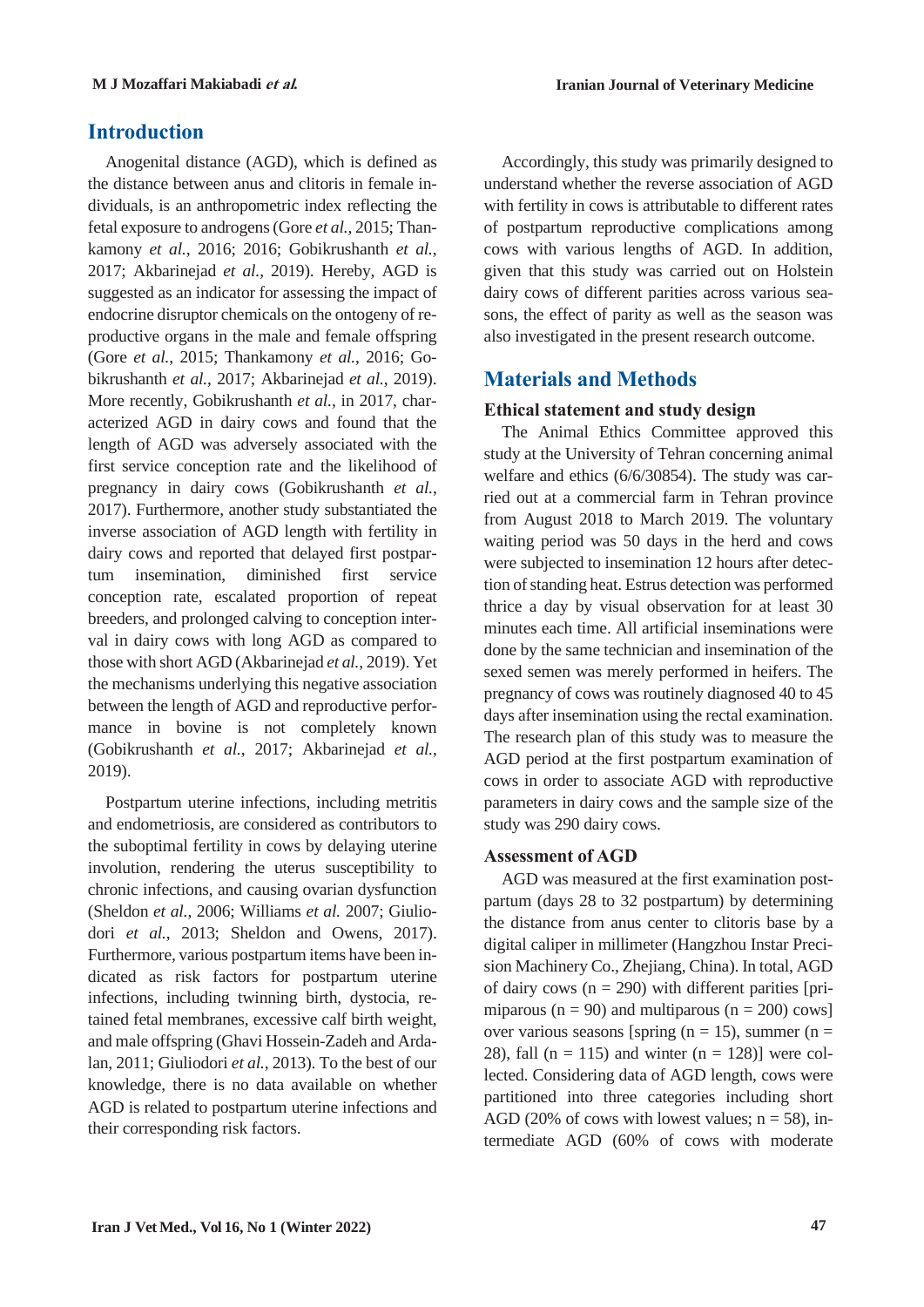values;  $n = 174$ ) and long AGD (20% of cows with highest values;  $n = 58$ ).

#### **Nomenclature of reproductive parameters**

Data associated with dystocia, twinning, retained fetal membranes (RFM), calf birth weight, offspring gender, puerperal metritis, clinical endometritis, days to first service (DFS) and first service conception rate (FSCR) were retrieved from herd database using individual ID number of cows. Sex ratio of offspring was defined as the proportion of male offspring (Gharagozlou et al., 2016). Cows were considered dystocia when calf delivery could not proceed spontaneously and required assistance (Giuliodori et al., 2013; Sheldon and Owens, 2017). The cow was considered with retained fetal membranes when the fetal membranes were not expelled by 24 hours after the commencement of parturition (Giuliodori et al., 2013; Sheldon and Owens, 2017). Puerperal metritis was defined as fetid watery redbrown uterine discharge during the first week postpartum (Sheldon et al., 2006). Clinical endometritis was defined as mucopurulent or purulent vaginal discharge at the time of first postpartum examination (Sheldon et al., 2006; Sheldon and Owens, 2017). DFS was the interval from calving to the first service postpartum (Akbarinejad et al. 2019, 2020). FSCR wasthe percentage of cows determined pregnant following the first service postpartum (Akbarinejad et al. 2019, 2020).

#### **Statistical analysis**

Continuous data (i.e., calf birth weight) were analyzed using a generalized linear model (GLM) procedure. Binary data (i.e., rate of dystocia, twinning, RFM, puerperal metritis and clinical endometritis, the sex ratio of offspring, and FSCR) were analyzed using logistic regression by GENMOD procedure considering function link logit in the statistical model. Logistic regression analysis produced an adjusted odds ratio (AOR) as the level of difference among various groups. DFS as a time-to-event variable was analyzed using LIFETEST procedure and the hazard of the interval from calving to first service postpartum was analyzed using Cox regression by PHREG procedure. Cox regression analysis generated adjusted hazard ratio (AHR) as the conditional daily likelihood of the first service postpartum. AGD (short, intermediate and long AGD groups), parity (primiparous and multiparous cows) and season (spring, summer, fall and winter) were included as fixed effects in all statistical models. The LSMEANS statement was used to perform multiple comparisons. All analyses were conducted in SAS version 9.4 (SAS Institute Inc., Carry, NC, USA). Differences at  $P <$ 0.05 were considered statistically significant.

### **Results**

### **AGD length in dairy cows**

Mean  $\pm$  standard error of the mean (SEM), median, minimum and maximum of AGD length were 126.02 ± 0.80 mm, 126.00 mm, 75.64 mm and 178.20 mm, respectively, in investigated cows  $(n =$ 290; Figure 1). Statistics of AGD length in short, intermediate and long AGD categories are presented in [Table](#page-3-0) 1.



**Figure 1.** Histogram of frequency distribution regarding the length of AGD in Holstein dairy cows ( $n = 290$ ).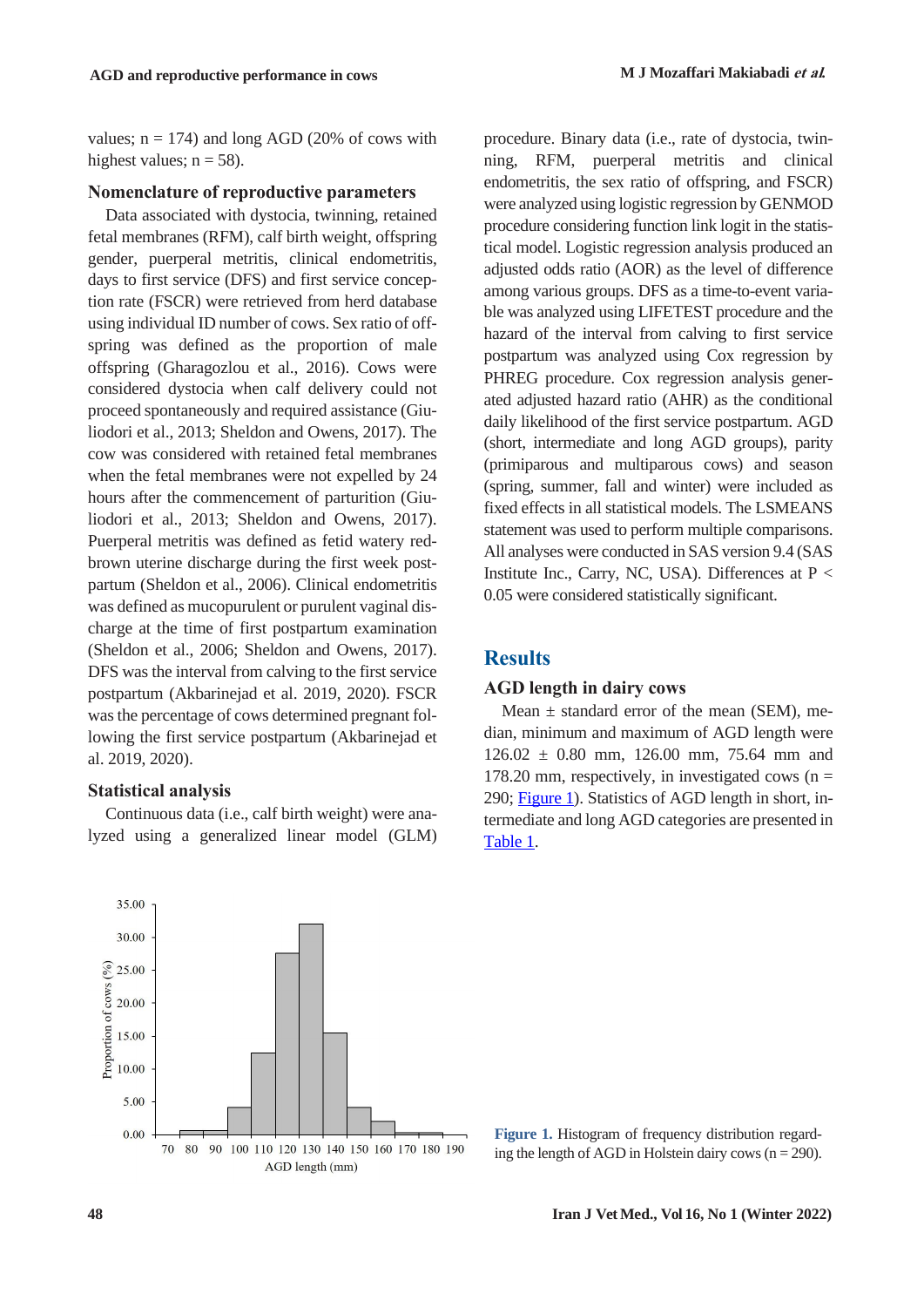| <b>Parameter</b>                                  | <b>Short AGD</b><br>$(n = 58)$ | <b>Intermediate AGD</b><br>$(n = 174)$ | Long AGD<br>$(n = 58)$ |
|---------------------------------------------------|--------------------------------|----------------------------------------|------------------------|
| Mean $\pm$ SEM of AGD (mm)                        | $107.66 \pm 1.10$              | $125.78 \pm 0.40$                      | $145.11 \pm 1.15$      |
| Median (range) of AGD (mm)                        | 110.23 (75.64-116.85)          | 126.00 (117.07-136.42)                 | 141.77 (136.66-178.20) |
| Dystocia rate $(\% )$                             | 18.97 (11/58)                  | 18.97 (33/174)                         | 13.79 (8/58)           |
| Twinning rate $(\% )$                             | 3.45(2/58)                     | 4.02(7/174)                            | 1.72(1/58)             |
| Rate of retained fetal membranes<br>$\frac{9}{6}$ | 5.17(3/58)                     | 5.75(10/174)                           | 8.62(5/58)             |
| Sex ratio of offspring $(\% )$                    | $30.36$ $(17/56)^a$            | 47.31 $(79/167)^{b}$                   | 56.14 $(32/57)^{b}$    |
| Calf birth weight (kg)                            | $37.50 \pm 0.55$               | $38.67 \pm 0.38$                       | $39.93 \pm 0.59$       |
| Rate of puerperal metritis $(\% )$                | 5.17(3/58)                     | 2.30(4/174)                            | 10.34(6/58)            |
| Rate of clinical endometritis $(\% )$             | 17.24 (10/58)                  | 14.94 (26/174)                         | 17.24 (10/58)          |
| Days to first service (day)                       | $60.98 \pm 1.35$               | $62.39 \pm 0.73$                       | $59.83 \pm 1.36$       |
| First service conception rate $(\% )$             | $24.14(14/58)^a$               | 45.98 $(80/174)^b$                     | $27.59~(16/58)^a$      |

<span id="page-3-0"></span>**Table 1.** Reproductive parameters in dairy cows with short, intermediate and long anogenital distance (AGD). Data are presented as mean ± SEM or percentage. Values in parenthesis are actual numbers.

<sup>a,b</sup> Values with different superscripts within rows differ  $(P<0.05)$ .

#### **Effect of AGD on reproductive parameters**

Sex ratio of offspring was lower in short AGD group as compared with intermediate AGD group (AOR = 0.509; 95% CI = 0.261-0.990; *P* = 0.047) and long AGD (AOR =  $0.418$ ; 95% CI =  $0.187$ -0.939;  $P = 0.035$ ; [Table](#page-3-0) 1). Furthermore, FSCR was higher in intermediate AGD group than short AGD  $(AOR = 2.526; 95\% \text{ CI} = 1.257-5.076; P = 0.009)$  and long AGD (AOR = 2.260; 95% CI = 1.159-4.407;  $P = 0.017$ ) groups [\(Table](#page-3-0) 1). However, rate of dystocia, twinning, retained fetal membranes, calf birth weight, rate of puerperal metritis and clinical endometritis, hazard of first postpartum insemination and DFS did not differ among various AGD categories ( $P > 0.05$ ; [Table](#page-3-0) 1; [Figure](#page-4-0) 2, A).

<span id="page-3-1"></span>

|  | Table 2. Reproductive parameters in primiparous and multiparous dairy cows. Data are presented as mean $\pm$ SEM or per- |  |  |  |  |  |
|--|--------------------------------------------------------------------------------------------------------------------------|--|--|--|--|--|
|  | centage. Values in parenthesis are actual numbers.                                                                       |  |  |  |  |  |

| <b>Parameter</b>                         | Primiparous<br>$(n = 90)$ | <b>Multiparous</b><br>$(n = 200)$ |
|------------------------------------------|---------------------------|-----------------------------------|
| Dystocia rate $(\% )$                    | 22.22 (20/90)             | 16.00 (32/200)                    |
| Twinning rate $(\% )$                    | 2.22(2/90)                | 4.00(8/200)                       |
| Rate of retained fetal membranes $(\% )$ | 3.33(3/90)                | 7.50(15/200)                      |
| Sex ratio of offspring $(\% )$           | $30.68 (27/88)^a$         | 52.60 $(101/192)^{b}$             |
| Calf birth weight (kg)                   | $37.42 \pm 0.43^{\circ}$  | $39.26 \pm 0.35^b$                |
| Rate of puerperal metritis $(\%$         | 1.11(1/90)                | 6.00(12/200)                      |
| Rate of clinical endometritis $(\% )$    | 13.33 (12/90)             | 17.00 (34/200)                    |
| Days to first service (day)              | $62.82 \pm 1.19$          | $61.05 \pm 0.65$                  |
| First service conception rate $(\% )$    | 44.44 (40/90)             | 35.00 (70/200)                    |

a,bValues with different superscripts within rows differ (*P*<0.05).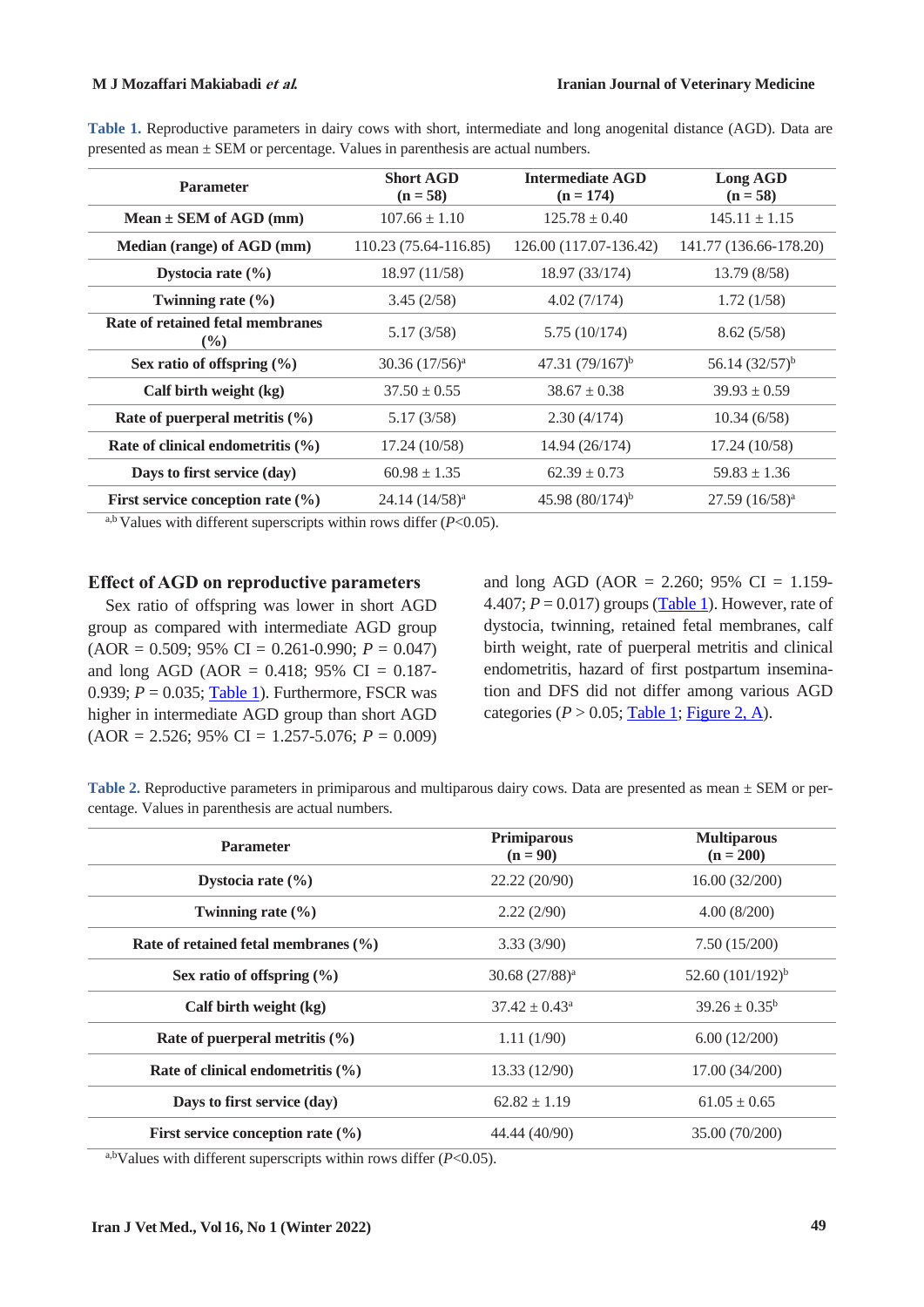

<span id="page-4-0"></span>**Figure 2.** A) Time to first service postpartum in short (n  $= 58$ ), intermediate (n  $= 174$ ) and long (n  $= 58$ ) AGD cows. B) Time to first postpartum insemination in primiparous ( $n = 90$ ) and multiparous ( $n = 200$ ) cows. C) Time to first postpartum insemination in cows during spring (n =15), summer ( $n = 28$ ), fall ( $n = 115$ ) and winter ( $n = 132$ ).

#### **Effect of parity on reproductive parameters**

Calf birth weight was greater in multiparous than primiparous cows ( $P = 0.032$ ; [Table](#page-3-1) 2). In addition, sex ratio of offspring was higher in multiparous cows as compared with primiparous cows  $(AOR = 2.300)$ ; 95% CI = 1.323-3.997; *P* = 0.003; [Table](#page-3-1) 2). However, the rate of dystocia, twinning, retained fetal membranes, puerperal metritis, clinical endometritis, the hazard of first postpartum insemination, DFS, and FSCR were not different between primiparous and multiparous cows  $(P > 0.05$ ; [Table](#page-3-1) 2; [Figure](#page-4-0) 2, B).

#### **Effect of season on reproductive parameters**

Calf birth weight was greater in winter than summer and fall  $(P < 0.01$ ; [Table](#page-4-1) 3). Moreover, rate of clinical endometritis was higher during summer as compared with fall (AOR =  $3.006$ ; 95% CI = 1.133-7.972;  $P = 0.027$ ) and winter (AOR = 2.637; 95% CI  $= 1.025 - 6.784$ ;  $P = 0.044$ ; [Table](#page-4-1) 3). Further, the hazard of first postpartum insemination was higher during spring than summer ( $AHR = 2.850$ ; 95% CI  $= 1.327 - 6.119$ ;  $P = 0.007$ ; [Figure](#page-4-0) 2, C), which culminated in shorter DFS during spring than summer  $(P = 0.010;$  [Table](#page-4-1) 3). Additionally, FSCR was lower during summer as compared with spring  $(AOR =$ 0.120; 95% CI =  $0.020 - 0.718$ ;  $P = 0.020$ ), fall (AOR  $= 0.123$ ; 95% CI = 0.027-0.551; *P* = 0.006) and winter (AOR = 0.097; 95% CI = 0.022-0.433; *P* = 0.002; [Table](#page-4-1) 3). Yet rate of dystocia, twinning, retained fetal membranes, sex ratio of offspring and rate of puerperal metritis did not differ among various seasons ( $P > 0.05$ ; [Table](#page-4-1) 3).

| <b>Parameter</b>                         | <b>Spring</b><br>$(n = 15)$ | <b>Summer</b><br>$(n = 28)$ | Fall<br>$(n = 115)$            | <b>Winter</b><br>$(n = 132)$   |
|------------------------------------------|-----------------------------|-----------------------------|--------------------------------|--------------------------------|
| Dystocia rate $(\% )$                    | 6.67(1/15)                  | 10.71(3/28)                 | 17.39 (20/115)                 | 21.21 (28/132)                 |
| Twinning rate $(\% )$                    | 6.67(1/15)                  | 0.00(0/28)                  | 4.35(5/115)                    | 3.03(4/132)                    |
| Rate of retained fetal membranes $(\% )$ | 6.67(1/15)                  | 0.00(0/28)                  | 3.48(4/115)                    | 9.85(13/132)                   |
| Sex ratio of offspring $(\% )$           | 28.57(4/14)                 | 46.43 (13/28)               | 45.45 (50/110)                 | 47.66 (61/128)                 |
| Calf birth weight (kg)                   | $39.20 \pm 1.05^{ab}$       | $36.25 \pm 1.07^{\circ}$    | $37.48 \pm 0.41^{\circ}$       | $40.20 \pm 0.40^b$             |
| Rate of puerperal metritis (%)           | 0.00(0/15)                  | 0.00(0/28)                  | 4.35(5/115)                    | 6.06(8/132)                    |
| Rate of clinical endometritis $(\% )$    | $0.00~(0/15)$ <sup>ab</sup> | $32.14 (9/28)^a$            | 13.91 $(16/115)^b$             | $15.91 (21/132)^{b}$           |
| Days to first service (day)              | $58.00 \pm 0.96^a$          | $64.50 \pm 2.88^b$          | $61.66 \pm 0.93$ <sup>ab</sup> | $61.33 \pm 0.77$ <sup>ab</sup> |
| First service conception rate $(\% )$    | 40.00 $(6/15)^a$            | $7.14~(2/28)^{b}$           | 39.13 (45/115) <sup>a</sup>    | 43.18 (57/132) <sup>a</sup>    |
|                                          |                             |                             |                                |                                |

<span id="page-4-1"></span>**Table 3.** Reproductive parameters in dairy cows during spring, summer, fall and winter. Data are presented as mean ± SEM or percentage. Values in parenthesis are actual numbers.

a,bValues with different superscripts within rows differ (*P*<0.05).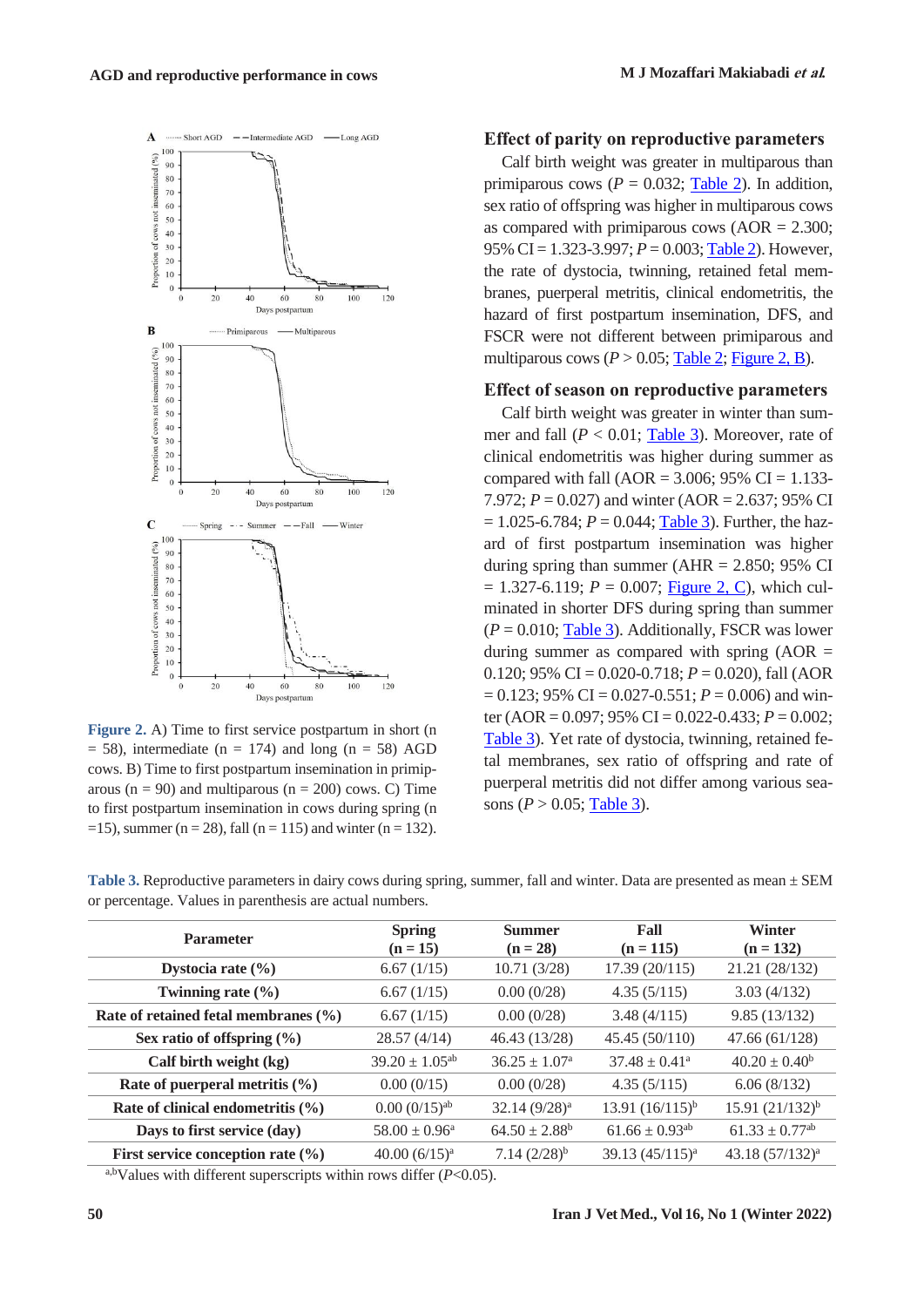## **Discussion**

The present study revealed that cows with intermediate length of AGD had a superior conception rate at the first postpartum insemination compared to the cows with short and long lengths of AGD; however, postpartum uterine infections and their contributing risk factors were not different among them AGD categories. These findings implicate that the effect of AGD on fertility was not mediated through alteration in the rate of postpartum complications. Previous studies merely reported suboptimal fertility of long AGD cows as compared to the short AGD cows since in those studies; dairy cows were simply classified in two quantiles (Gobikrushanth *et al.*, 2017; Akbarinejad *et al.*, 2019). In this context, the classification of cows into three AGD categories imparted this study the advantage to more accurately elucidate the association between AGD and reproductive competence in bovine. Given that prenatal exposure to the androgens is the main determinant of AGD length (Gore *et al.*, 2015; Kita *et al.*, 2016), it could be surmised that under-exposure, as well as over-exposure of fetus to the androgens, could lead to carry-over effects disrupting fertility of cows during adulthood, yet the corresponding underlying mechanisms remain to be unraveled by further studies.

Furthermore, the present study showed a positive association between maternal AGD and the sex ratio of calves. Likewise, the proportion of male offspring has been reported to be higher in dams with larger AGD in mice, rabbit and porcine (Drickamer *et al.*, 1997; Bánszegi *et al.*, 2010; Szenczi *et al.*, 2013), and the association between the maternal AGD and the sex ratio of offspring has been attributed to the androgens (Edwards *et al.*, 2016). In this regard, circulating and intra-follicular concentrations of testosterone have been positively associated with the sex ratio of offspring in bovine and non-bovine species (Grant and Irwin, 2005; Grant *et al.*, 2008; Helle *et al.*, 2008). Moreover, it has been suggested that this impact of testosterone is mediated through the interaction of androgens with their receptor (Gharagozlou *et al.*, 2016). Nevertheless, although a positive correlation of AGD with circulating testosterone has been observed in humans (Mira-Escolano *et al.*, 2014), the correlation between AGD and

plasma testosterone was weak and insignificant in dairy cows(Gobikrushanth *et al.*, 2017). However, it is worth noting that the variety in androgen synthesis among cows with different lengths of AGD might be at paracrine level, which appears to play a determining role in terms of offspring sex allocation (Grant and Irwin, 2005; Grant *et al.*, 2008), and it is not manifested at an endocrine level.

Maternal parity also affected calves' sex ratio, and the proportion of female offspring was higher in primiparous than multiparous cows. Albeit the effect of parity on the sex ratio of calves has been previously reported (Hossein-Zadeh, 2012), the substantial greater proportion of female calves in primiparous cows in the current study might have resulted from the application of sexed semen in heifers in the herd rather than the effect of dam parity *per se*.

Moreover, it was observed that calves born to multiparous dams were heavier compared to the calves born to primiparous dams and this finding was in accord with the results of previous studies (Akbarinejad *et al.*, 2018). This observation could implicate a dissimilar level of intrauterine nutrition between primiparous and multiparous dams since intrauterine nutrition is one of the main factors controlling the offspring's birth weight (Negrato and Gomes, 2013). To begin with, the parity-related variation in intrauterine nutrition could be attributed to differential nutritional partitioning between primiparous and multiparous cows since primiparous cows are still growing over the course of gestation and allocate part of their nutritional intake to their own development (Wathes *et al.*, 2014). Alternatively, this phenomenon could have stemmed from the less developed uterine vasculature and placenta, supplying the fetus with oxygen and nutrients (Browne *et al.*, 2015), in primiparous than multiparous animals (Klewitz *et al.*, 2015; Van Eetvelde *et al.*, 2016; Robles *et al.*, 2018).

Season of calving influenced the offspring's birth weight. The calves born during summer and fall were lighter than calves born during winter. Given that heat stress is higher during warm seasons than cold seasons, the negative effect of summer and fall on the offspring birth weight could be attributed to indirect exposure of the fetus to heat stress during the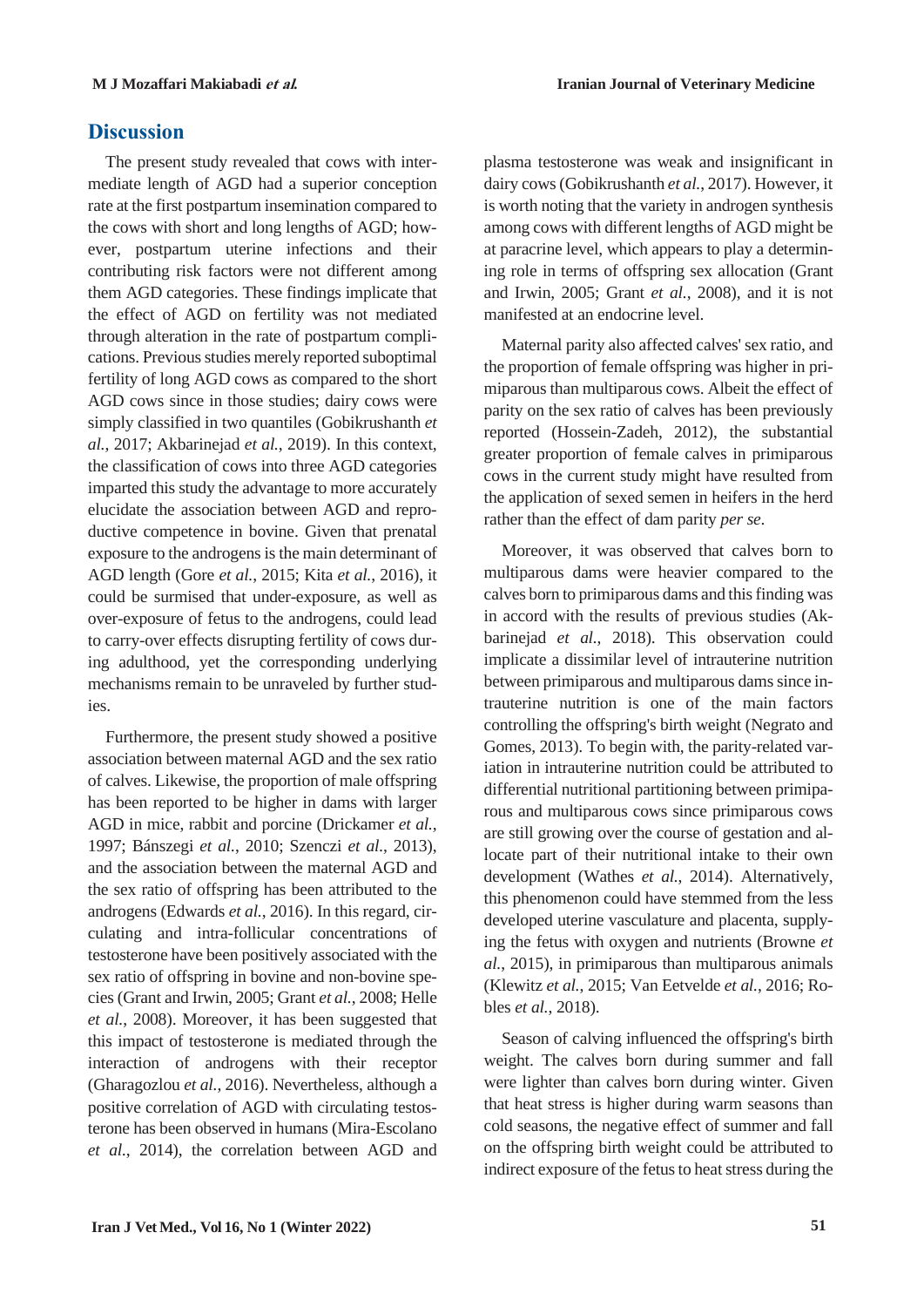late stages of gestation, which are the most critical timeframes in terms of fetal growth, and in turn, neonatal birth weight (Akbarinejad *et al.*, 2017). In corroboration of this notion, a previous study has also indicated the adverse effects of maternal exposure to heat stress during the late pregnancy on the calf birth weight (Akbarinejad *et al.*, 2017). Indeed, heat stress could diminish total placental and umbilical blood flow (Reynolds *et al.*, 2006), compromise placental vascularization (Regnault *et al.*, 2003; Reynolds *et al.*, 2006), intensify placental resistance to oxygen, which would hinder transplacental oxygen diffusion and culminate in hypoxia (Regnault *et al.*, 2003), and disrupt the transport of nutrients to fetus (Regnault *et al.*, 2005). Besides, heat stress decreases maternal dry matter intake, aggravating fetal nutritional restriction (Wheelock *et al.*, 2010; Gorniak *et al.*, 2014; Conte *et al.*, 2018).

In addition, the present study showed a higher rate of clinical endometritis during summer than fall and winter. By contrast, other studies investigating the prevalence of clinical endometritis across various seasons failed to detect any association between the season of calving and the occurrence of clinical endometritis (Lee *et al.*, 2018). Regardless, the heat stress might have contributed to the effect of summer on the rate of clinical endometritis because heat stress could increase secretion of glucocorticoids, which suppress the immune system and predispose the animal to various diseases, including uterine infections (Bagath *et al.*, 2019).

Eventually, it was observed that parturition in summer led to delayed first postpartum service and diminished first service conception rate, which is consistent with the results of previous studies (Emadi *et al.*, 2014; Akbarinejad *et al.*, 2017; Hansen, 2019). The negative impact of summer on

fertility might have also originated from the heat stress given that heat stress postpones resumption of postpartum ovarian activity (Díaz *et al.*, 2020), deteriorates heat detection rate (Emadi *et al.*, 2014), impairs embryo development (Sakatani, 2017), decreases progesterone production, and abrogates endometrial function (Wolfenson *et al.*, 2000).

## **Conclusion**

In conclusion, the present study showed that cows with an intermediate length of AGD had a greater reproductive performance at the first postpartum insemination as compared to their counterparts with shorter and longer lengths of AGD. Also, the probability of male calf breeding was augmented as the length of AGD increased. Moreover, it was observed that the sex ratio of offspring and calf birth weight were lower in primiparous than multiparous cows. Further, it was revealed that calves born during summer and fall had lighter birth weight and cows calved during summer were afflicted with higher rate of clinical endometritis, delayed first postpartum insemination, and suboptimal first service conception rate.

## **Acknowledgments**

This study was supported by the Faculty of Veterinary Medicine, University of Tehran (grant number #6/6/30854). We want to express our gratitude to the staff at the dairy farm for their kind assistance during the implementation of the current study.

## **Conflict of Interest**

The authors have no conflict of interest to declare.

## **References**

- Akbarinejad, V., Gharagozlou, F., & Vojgani, M. (2017). Temporal effect of maternal heat stress during gestation on the fertility and anti-Müllerian hormone concentration of offspring in bovine. *Theriogenology*, *99*, 69-78. [PMID] [DOI:10.1016/j.theriogenology.2017.05.018]
- Akbarinejad, V., Gharagozlou, F., Vojgani, M., & Amirabadi, M. B. (2018). Nulliparous and primiparous cows produce less fertile female offspring with lesser concentration of anti-Müllerian hormone (AMH) as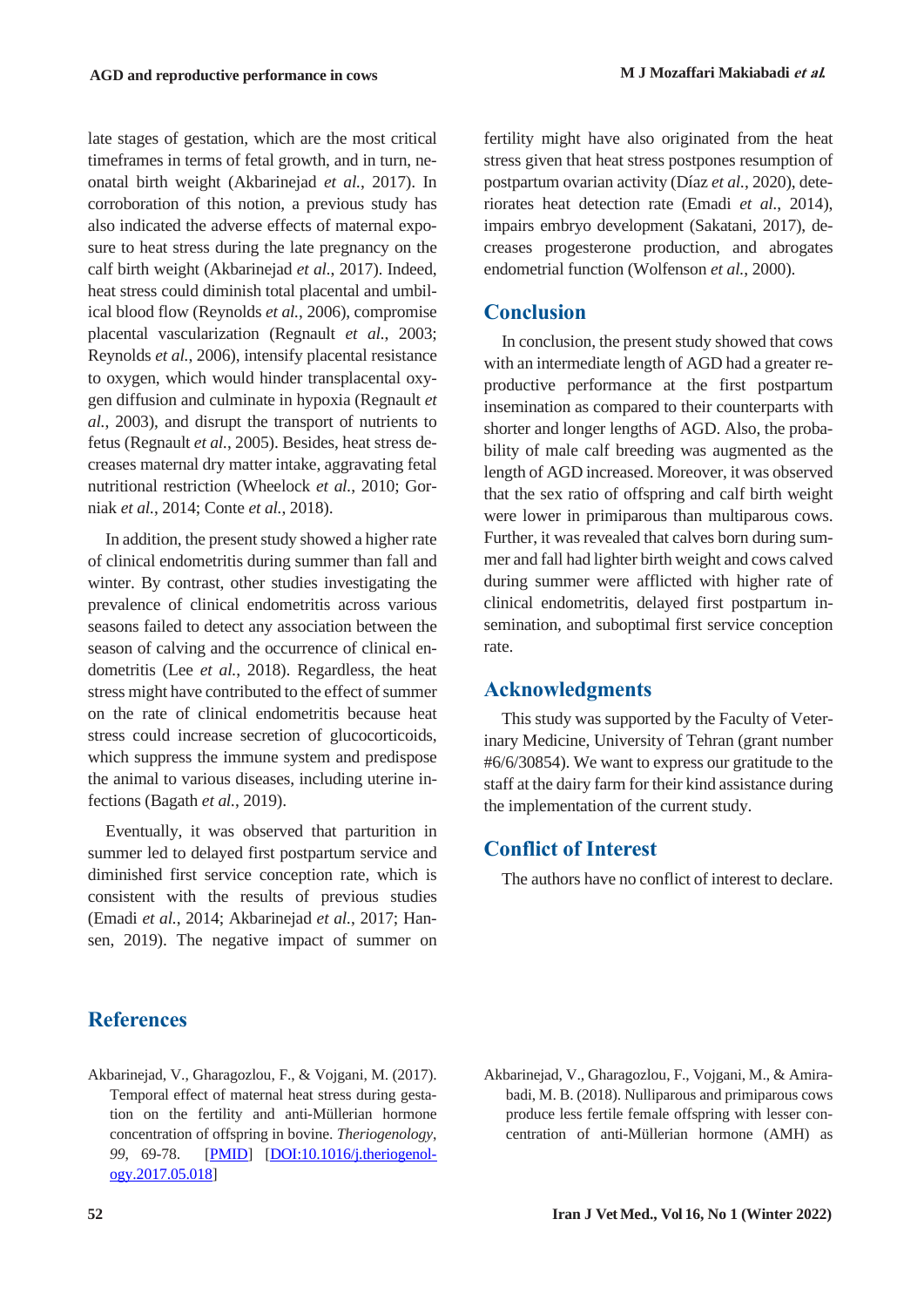compared with multiparous cows. *Animal Reproduction Science*, *197*, 222-230.

[DOI:10.1016/j.anireprosci.2018.08.032] [PMID]

Akbarinejad, V., Gharagozlou, F., Vojgani, M., & Ranji, A. (2020). Evidence for quadratic association between serum anti-Müllerian hormone (AMH) concentration and fertility in dairy cows. *Animal Reproduction Science*, *218*, 106457.

[DOI:10.1016/j.anireprosci.2020.106457.] [PMID]

- Akbarinejad, V., Gharagozlou, F., Vojgani, M., Shourabi, E., & Makiabadi, M. J. M. (2019). Inferior fertility and higher concentrations of anti-Müllerian hormone in dairy cows with longer anogenital distance. *Domestic Animal Endocrinology*, *68*, 47-53. [DOI:10.1016/j.domaniend.2019.01.011] [PMID]
- Bagath, M., Krishnan, G., Devaraj, C., Rashamol, V. P., Pragna, P., Lees, A. M., & Sejian, V. (2019). The impact of heat stress on the immune system in dairy cattle: A review. *Research in Veterinary Science*, *126*, 94-102. [DOI:10.1016/j.rvsc.2019.08.011.] [PMID]
- Bánszegi, O., Altbäcker, V., Dúcs, A., & Bilkó, Á. (2010). Testosterone treatment of pregnant rabbits affects sexual development of their daughters. *Physiology & Behavior*, *101*(4), 422-427. [DOI:10.1016/j.physbeh.2010.07.020.] [PMID]
- Browne, V. A., Julian, C. G., Toledo-Jaldin, L., Cioffi-Ragan, D., Vargas, E., & Moore, L. G. (2015). Uterine artery blood flow, fetal hypoxia and fetal growth. *Philosophical Transactions of the Royal Society B: Biological Sciences*, *370*(1663), 20140068. [DOI:10.1098/rstb.2014.0068.] [PMID] [PMCID]
- Conte, G., Ciampolini, R., Cassandro, M., Lasagna, E., Calamari, L., Bernabucci, U., & Abeni, F. (2018). Feeding and nutrition management of heat-stressed dairy ruminants. *Italian Journal of Animal Science*, *17*(3), 604- 620. [DOI:10. 1080/1828051X.2017.1404944.]
- Díaz, R. F., Galina, C. S., Aranda, E. M., Aceves, L. A., Sánchez, J. G., & Pablos, J. L. (2020). Effect of temperature–humidity index on the onset of post-partum ovarian activity and reproductive behavior in Bos indicus cows. *Animal Reproduction*, *17*. [PMID] [PMCID] [DOI:10.21451/1984-3143-AR2019-0074]
- Drickamer, L. C., Arthur, R. D., & Rosenthal, T. L. (1997). Conception failure in swine: importance of the sex ratio of a female's birth litter and tests of other factors. *Journal of Animal Science*, *75*(8), 2192-2196. [DOI:10.2527/1997.7582192x.] [PMID]
- Edwards, A. M., Cameron, E. Z., & Wapstra, E. (2016). Are there physiological constraints on maternal ability

#### **M J Mozaffari Makiabadi et al***.* **Iranian Journal of Veterinary Medicine**

to adjust sex ratios in mammals?. *Journal of Zoology*, *299*(1), 1-9. [DOI:10.1111/jzo.12327.]

- Emadi, S. R., Rezaei, A., Bolourchi, M., Hovareshti, P., & Akbarinejad, V. (2014). Administration of estradiol benzoate before insemination could skew secondary sex ratio toward malesin Holstein dairy cows. *Domestic Animal Endocrinology*, *48*, 110-118. [DOI:10.1016/j.domaniend.2014.03.001.] [PMID]
- Gharagozlou, F., Youssefi, R., Vojgani, M., Akbarinejad, V., & Rafiee, G. (2016). Androgen receptor blockade using flutamide skewed sex ratio of litters in mice. In *Veterinary Research Forum* (Vol. 7, No. 2, p. 169). Faculty of Veterinary Medicine, Urmia University, Urmia, Iran.
- Hossein-Zadeh, N. G., & Ardalan, M. (2011). Cow-specific risk factors for retained placenta, metritis and clinical mastitis in Holstein cows. *Veterinary Research Communications*, *35*(6), 345-354. [DOI:10.1007/s11259-011-9479-5.] [PMID]
- Giuliodori, M. J., Magnasco, R. P., Becu-Villalobos, D., Lacau-Mengido, I. M., Risco, C. A., & de la Sota, R. L. (2013). Metritis in dairy cows: Risk factors and reproductive performance. *Journal of Dairy Science*, 96<sup>(6)</sup>, 3621-3631. **[DOI:10.3168/jds.2012-5922.]** [PMID]
- Gobikrushanth, M., Bruinjé, T. C., Colazo, M. G., Butler, S. T., & Ambrose, D. J. (2017). Characterization of anogenital distance and its relationship to fertility in lactating Holstein cows. *Journal of Dairy Science*, *100*(12), 9815-9823. [DOI:10.3168/jds.2017-13033.] [PMID]
- Gore, A. C., Chappell, V. A., Fenton, S. E., Flaws, J. A., Nadal, A., Prins, G. S., ... & Zoeller, R. T. (2015). EDC-2: the Endocrine Society's second scientific statement on endocrine-disrupting chemicals. *Endocrine Reviews*, *36*(6), E1-E150. [PMID] [PMCID] [DOI:10.1210/er.2015-1010.]
- Gorniak, T., Meyer, U., Südekum, K. H., & Dänicke, S. (2014). Impact of mild heat stress on dry matter intake, milk yield and milk composition in mid-lactation Holstein dairy cows in a temperate climate. *Archives of Animal Nutrition*, *68*(5), 358-369. [DOI:10.1080/1745039X.2014.950451.] [PMID]
- Grant, V. J., & Irwin, R. J. (2005). Follicular fluid steroid levels and subsequent sex of bovine embryos. *Journal of Experimental Zoology Part A: Comparative Experimental Biology*, *303*(12), 1120-1125. [DOI:10.1002/jez.a.233.] [PMID]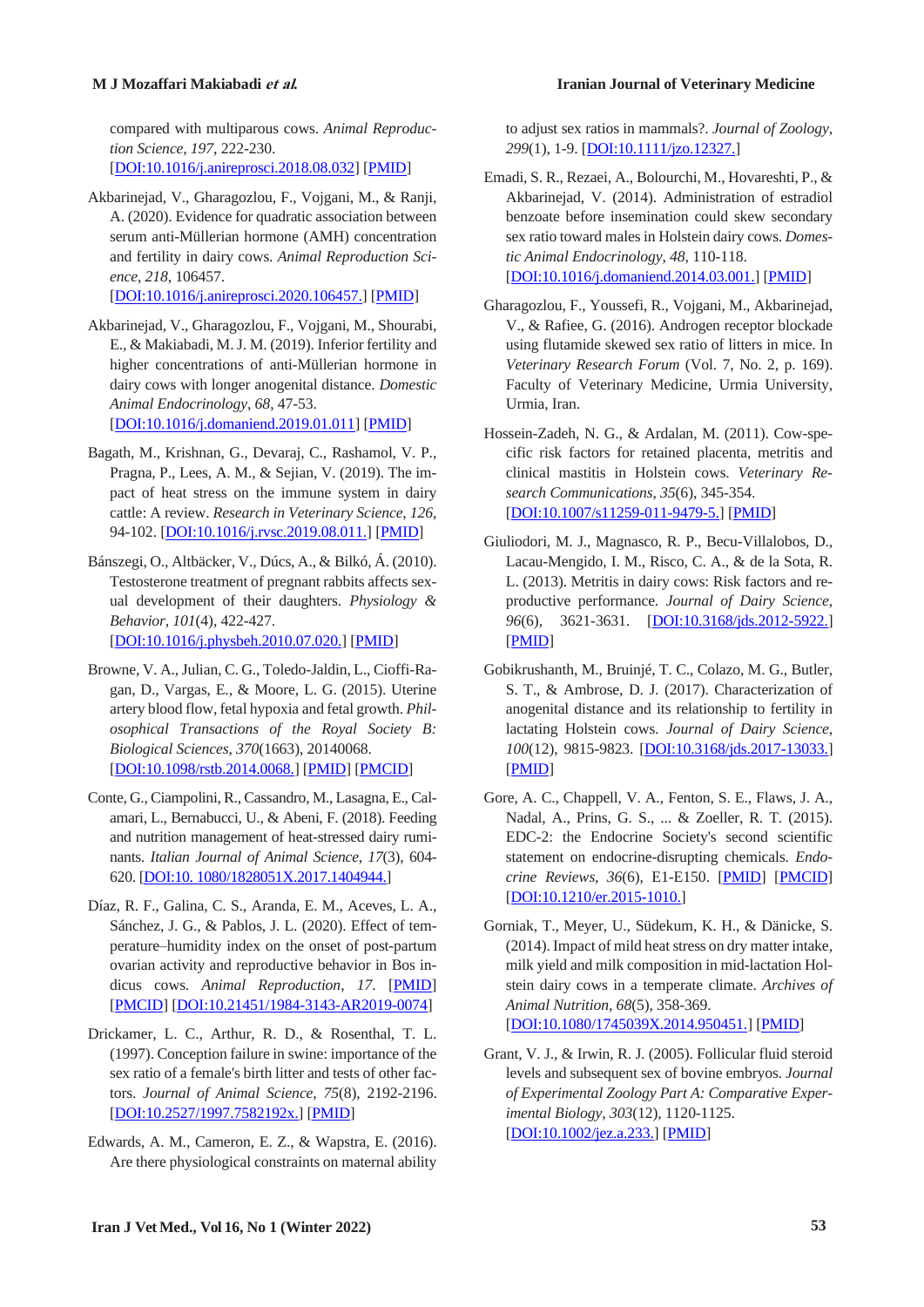- Grant, V. J., Irwin, R. J., Standley, N. T., Shelling, A. N., & Chamley, L. W. (2008). Sex of bovine embryos may be related to mothers' preovulatory follicular testosterone. *Biology of Reproduction*, *78*(5), 812-815. [DOI:10.1095/biolreprod.107.066050.] [PMID]
- Hansen, P.J. (2019). Reproductive physiology of the heatstressed dairy cow: implications for fertility and assisted reproduction. *Animal Reproduction*, *16*, 497- 507. [DOI:10.21451/1984-3143-AR2019-0053] [PMID] [PMCID]
- Helle, S., Laaksonen, T., Adamsson, A., Paranko, J., & Huitu, O. (2008). Female field voles with high testosterone and glucose levels produce male-biased litters. *Animal Behaviour*, *75*(3), 1031-1039. [DOI:10.1016/j.anbehav.2007.08.015.]
- Hossein-Zadeh, N. G. (2012). Factors affecting secondary sex ratio in Iranian Holsteins. *Theriogenology*, *77*(1), 214-219. [PMID] [DOI:10.1016/j.theriogenology.2011.07.040.]
- Kita, D. H., Meyer, K. B., Venturelli, A. C., Adams, R., Machado, D. L., Morais, R. N., ... & Martino-Andrade, A. J. (2016). Manipulation of pre and postnatal androgen environments and anogenital distance in rats. *Toxicology*, *368*, 152-161. [DOI:10.1016/j.tox.2016.08.021.] [PMID]
- Klewitz, J., Struebing, C., Rohn, K., Goergens, A., Martinsson, G., Orgies, F., ... & Sieme, H. (2015). Effects of age, parity, and pregnancy abnormalities on foal birth weight and uterine blood flow in the mare. *Theriogenology*, *83*(4), 721-729. [PMID] [DOI:10.1016/j.theriogenology.2014.11.007.]
- Lee, S. C., Jeong, J. K., Choi, I. S., Kang, H. G., Jung, Y. H., Park, S. B., & Kim, I. H. (2018). Cytological endometritis in dairy cows: diagnostic threshold, risk factors, and impact on reproductive performance. *Journal of Veterinary Science*, *19*(2), 301-308. [DOI:10.4142/jvs.2018.19.2.301.] [PMID] [PMCID]
- Mira-Escolano, M. P., Mendiola,J., Mínguez-Alarcón, L., Roca, M., Cutillas-Tolín, A., López-Espín, J. J., & Torres-Cantero, A. M. (2014). Anogenital distance of women in relation to their mother's gynaecological characteristics before or during pregnancy. *Reproductive Biomedicine Online*, *28*(2), 209-215. [DOI:10.1016/j.rbmo.2013.09.026.] [PMID]
- Negrato, C. A., & Gomes, M. B. (2013). Low birth weight: causes and consequences. *Diabetology & Metabolic Syndrome*, *5*(1), 1-8. [DOI:10.1186/1758- 5996-5-49.] [PMID] [PMCID]
- Regnault, T. R., de Vrijer, B., Galan, H. L., Davidsen, M. L., Trembler, K. A., Battaglia, F. C., ... & Anthony, R. V. (2003). The relationship between transplacental O2 diffusion and placental expression of PlGF, VEGF and their receptors in a placental insufficiency model of fetal growth restriction. *The Journal of Physiology*, *550*(2), 641-656. [PMID] [PMCID] [DOI:10.1113/jphysiol.2003.039511.]
- Regnault, T. R. H., Friedman, J. E., Wilkening, R. B., Anthony, R. V., & Hay Jr, W. W. (2005). Fetoplacental transport and utilization of amino acids in IUGR—a review. *Placenta*, *26*, S52-S62. [DOI:10.1016/j.placenta.2005.01.003.] [PMID]
- Reynolds, L. P., Caton, J. S., Redmer, D. A., Grazul‐ Bilska, A. T., Vonnahme, K. A., Borowicz, P. P., ... & Spencer, T. E. (2006). Evidence for altered placental blood flow and vascularity in compromised pregnancies. *The Journal of Physiology*, *572*(1), 51-58. [DOI:10.1113/jphysiol.2005.104430.] [PMID] [PMCID]
- Robles, M., Dubois, C., Gautier, C., Dahirel, M., Guenon, I., Bouraima-Lelong, H., ... & Chavatte-Palmer, P. (2018). Maternal parity affects placental development, growth and metabolism of foals until 1 year and a half. *Theriogenology*, *108*, 321-330. [DOI:10.1016/j.theriogenology.2017.12.019.] [PMID]
- Sakatani, M. (2017). Effects of heat stress on bovine preimplantation embryos produced in vitro. *Journal of Reproduction and Development*, *63*(4), 347-352. [DOI:10.1262/jrd.2017-045.] [PMID] [PMCID]
- Sheldon, I. M., Lewis, G. S., LeBlanc, S., & Gilbert, R. O. (2006). Defining postpartum uterine disease in cattle. *Theriogenology*, *65*(8), 1516-1530. [PMID] [DOI:10.1016/j.theriogenology.2005.08.021.]
- Sheldon I., Owens S. E. (2017). Postpartum uterine infection and endometritis in dairy cattle. *Animal Reproduction*, *14*, 622-629. [DOI:10.21451/1984- 3143-AR1006]
- Szenczi, P., Banszegi, O., Groo, Z., & Altbäcker, V. (2013). Anogenital distance and condition as predictors of litter sex ratio in two mouse species: a study of the house mouse (Mus musculus) and mound-building mouse (Mus spicilegus). *PLoS One*, *8*(9), e74066. [DOI:10.1371/journal.pone.0074066.] [PMID] [PMCID]
- Thankamony, A., Pasterski, V., Ong, K. K., Acerini, C. L., & Hughes, I. A. (2016). Anogenital distance as a marker of androgen exposure in humans. *Andrology*, *4*(4), 616-625. [DOI:10.1111/andr.12156.] [PMID] [PMCID]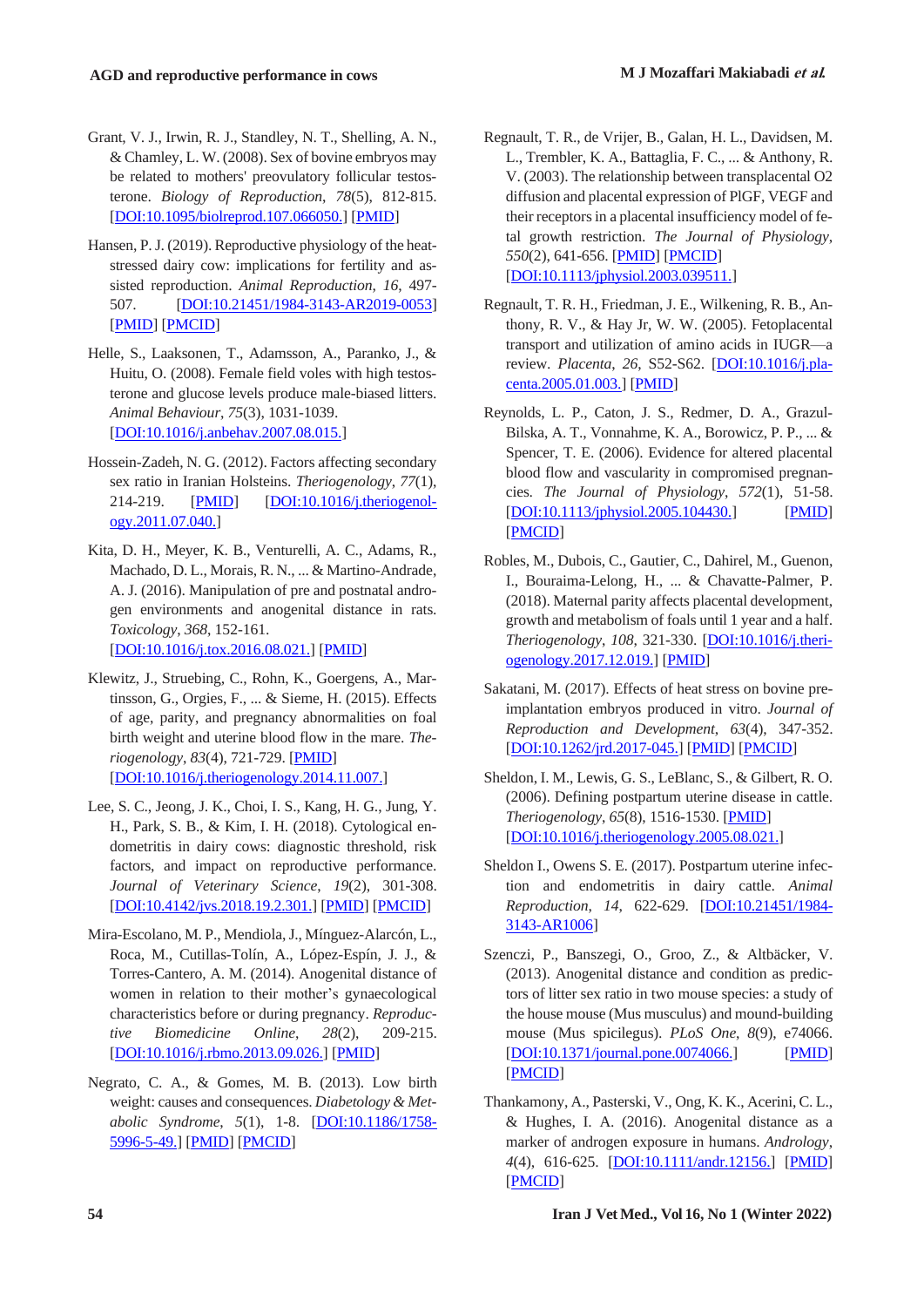- Van Eetvelde, M., Kamal, M. M., Hostens, M., Vandaele, L., Fiems, L. O., & Opsomer, G. (2016). Evidence for placental compensation in cattle. *Animal 10*, 1342– 1350. [DOI:10.1017/S1751731116000318.] [PMID]
- Wathes, D. C., Pollott, G. E., Johnson, K. F., Richardson, H., & Cooke, J. S. (2014). Heifer fertility and carry over consequences for life time production in dairy and beef cattle. *Animal*, *8*(s1), 91-104. [DOI:10.1017/S1751731114000755.] [PMID]
- Wheelock, J. B., Rhoads, R. P., VanBaale, M. J., Sanders, S. R., & Baumgard, L. H. (2010). Effects of heat stress on energetic metabolism in lactating Holstein cows. *Journal of Dairy Science*, *93*(2), 644-655. [DOI:10.3168/jds.2009-2295.] [PMID]
- Williams, E. J., Fischer, D. P., Noakes, D. E., England, G. C., Rycroft, A., Dobson, H., & Sheldon, I. M. (2007). The relationship between uterine pathogen growth density and ovarian function in the postpartum dairy cow. *Theriogenology*, *68*(4), 549-559. [PMCID] [DOI:10.1016/j.theriogenology.2007.04.056.] [PMID]
- Wolfenson, D., Roth, Z., & Meidan, R. (2000). Impaired reproduction in heat-stressed cattle: basic and applied aspects. *Animal Reproduction Science*, *60*, 535-547. [DOI:10.1016/S0378-4320(00)00102-0]